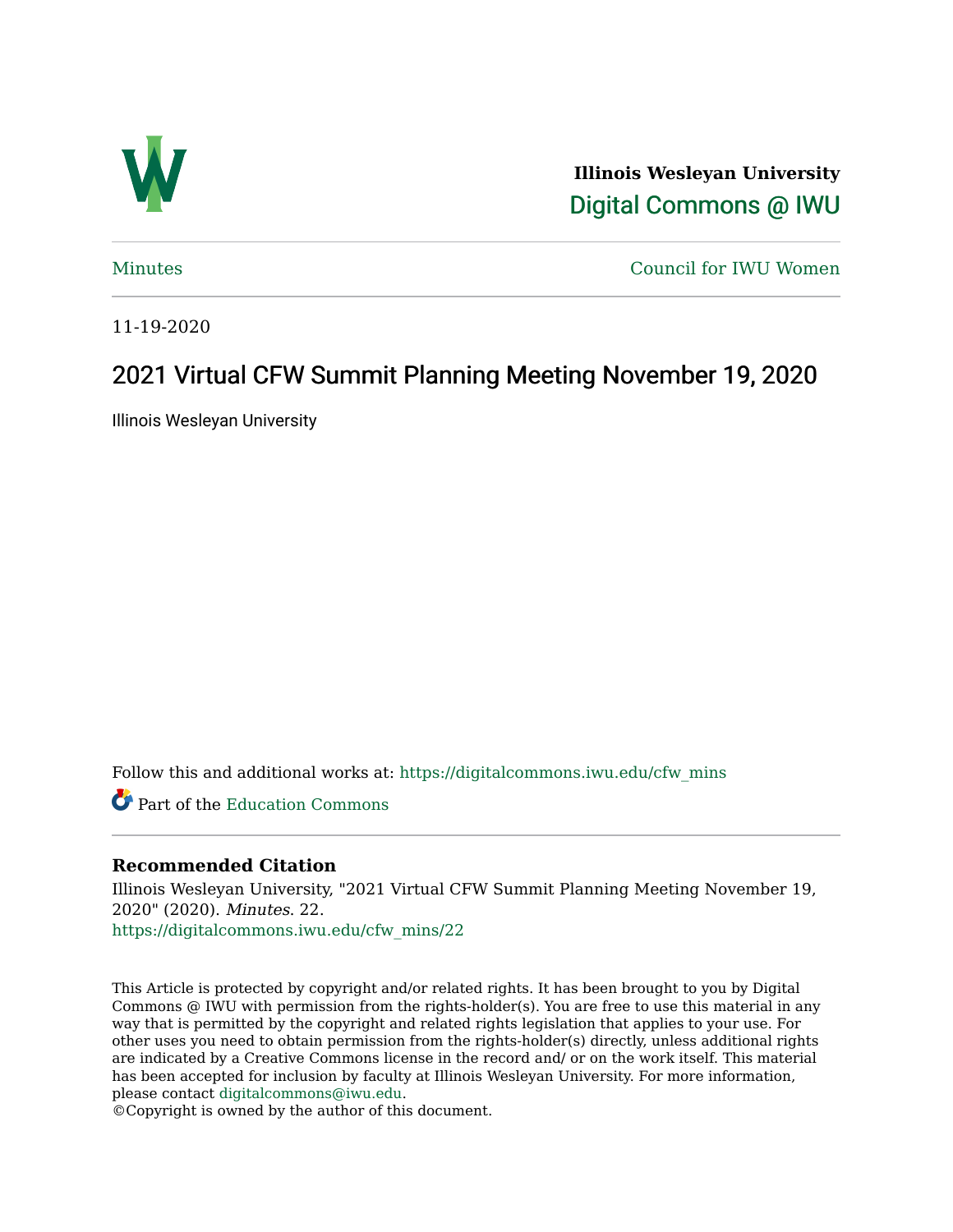### **2021 Virtual CFW Summit Planning Meeting November 19, 2020 Zoom link:**

**<https://us02web.zoom.us/j/89801602280?pwd=MitYUUFseTZ5a1Vsbms4czRObm9Ydz09>**

#### **Topics for Discussion**

- **[October Planning Meeting](https://docs.google.com/document/d/1B8Xz-s-hxubrrXbDxqA7BWLeV7Gn1pVhj73RCwQ1pGI/edit)** 
	- Bringing Rosetta and Sara up to speed
- Date confirmed: February 19-20
	- Theme? R/I/S/E to Your Calling
	- Schedule
		- Friday: Council Members only?
		- Saturday: Council, Students, Faculty, and Staff?
	- Keynote Speakers both days?
		- Gianina Baker (as indicated in planning doc)
		- Other thoughts?
	- She Speaks
- Scholarship application process

#### Theme ideas from Marketing:

#### **RE: Vulnerability**

Imperfect Perfection: Life Lessons in Vulnerability +++ You Are Enough Having the Courage to Be Imperfect + Building On Imperfection Superpower Yourself

#### **RE: Change Leadership**

Facing Fears, Moving Forward +++ Call to Courage: Leading in Turbulent Times ++++ Finding Your Calling RISE to the Challenge - Respect, Inquire, Support, Explore (or other R/I/S/E acronyms suitable for the sessions we will have)+++ Becoming Your Own Champion Finding Your Allies for Success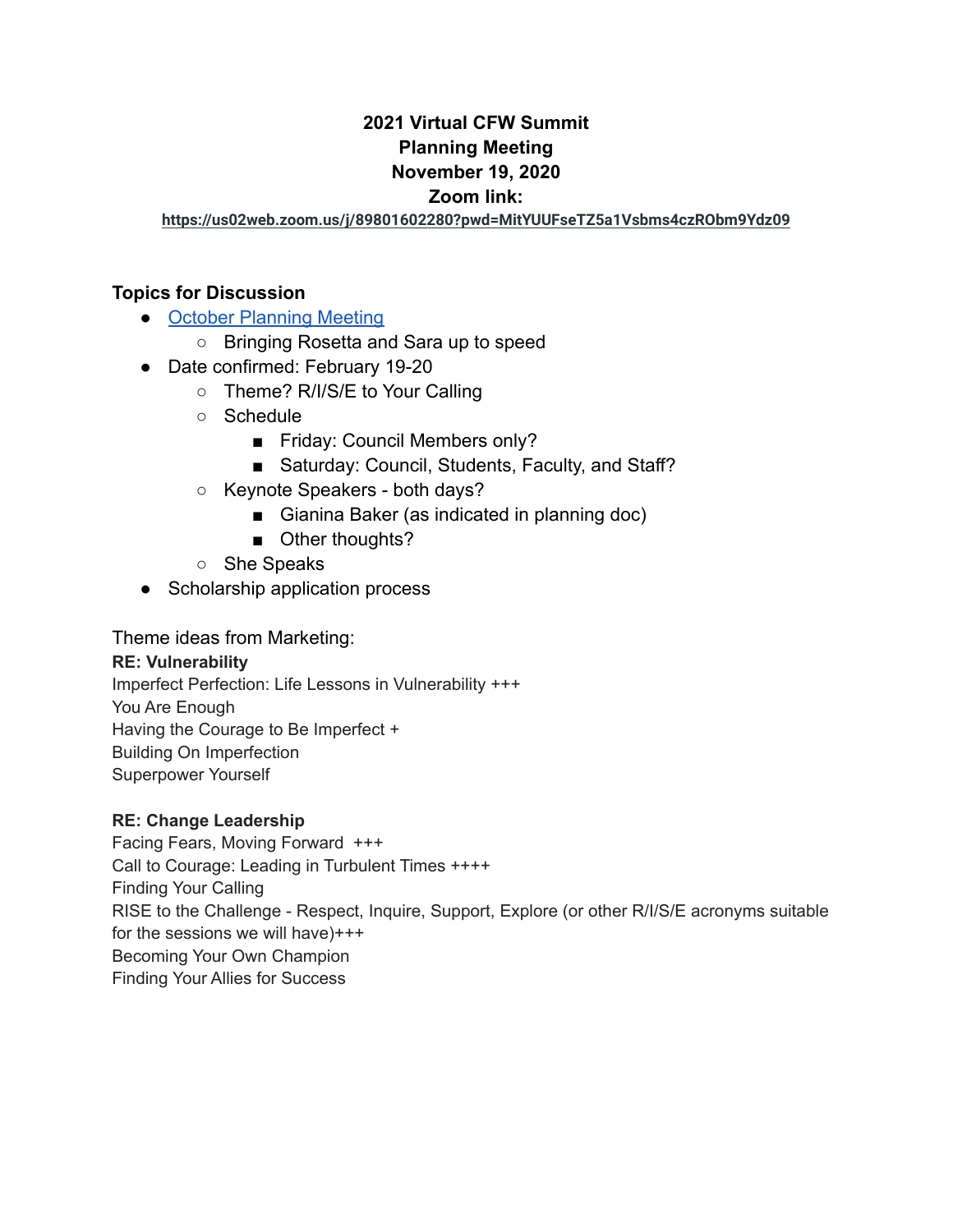#### **Friday, February 19 12-1 Possible keynote speaker**

## **1:20-2:20 p.m.**

**Member Session**

Internal Member discussion that relates to the theme R/I/S/E to Your Calling or Unity Four rooms each based on the theme *Lead Organizers:*

### **2:30 Yoga or Dance Break**

## **3-4 p.m.**

### **Summit Lounge**

*Members Only* Join us for a facilitated large group session to process the events of 2020 and how they changed us. *Lead Organizers:*

## **5-7 p.m. CT**

### **Titan Showcase (needs another title)**

IWU women share their stories and talents through monologues and performances, including music and spoken word.

Lead Organizer: Kasey Evans

### **Saturday, February 20**

## **10-10:30 a.m.**

- **A. Mentoring Activity (30 minutes)** *Lead Organizers: Amy DeBoer '15 Assistants:*
- **B. 10:30-11:15 a.m. (35 minutes) Time of transition - Explore** Changing majors, new jobs, going back to school, etc.

### **Practice Virtual Interviews with Council Alumnae**

Practice interviewing skills with alumnae in hiring positions and receive immediate feedback to be used when meeting with prospective employers. *Lead Organizer:*

*Interviewers: (Need to find out how many slots might be available in a virtual format)* Students must pre-register at [www.iwu.edu/career-center/handshake/](https://www.iwu.edu/career-center/handshake/)